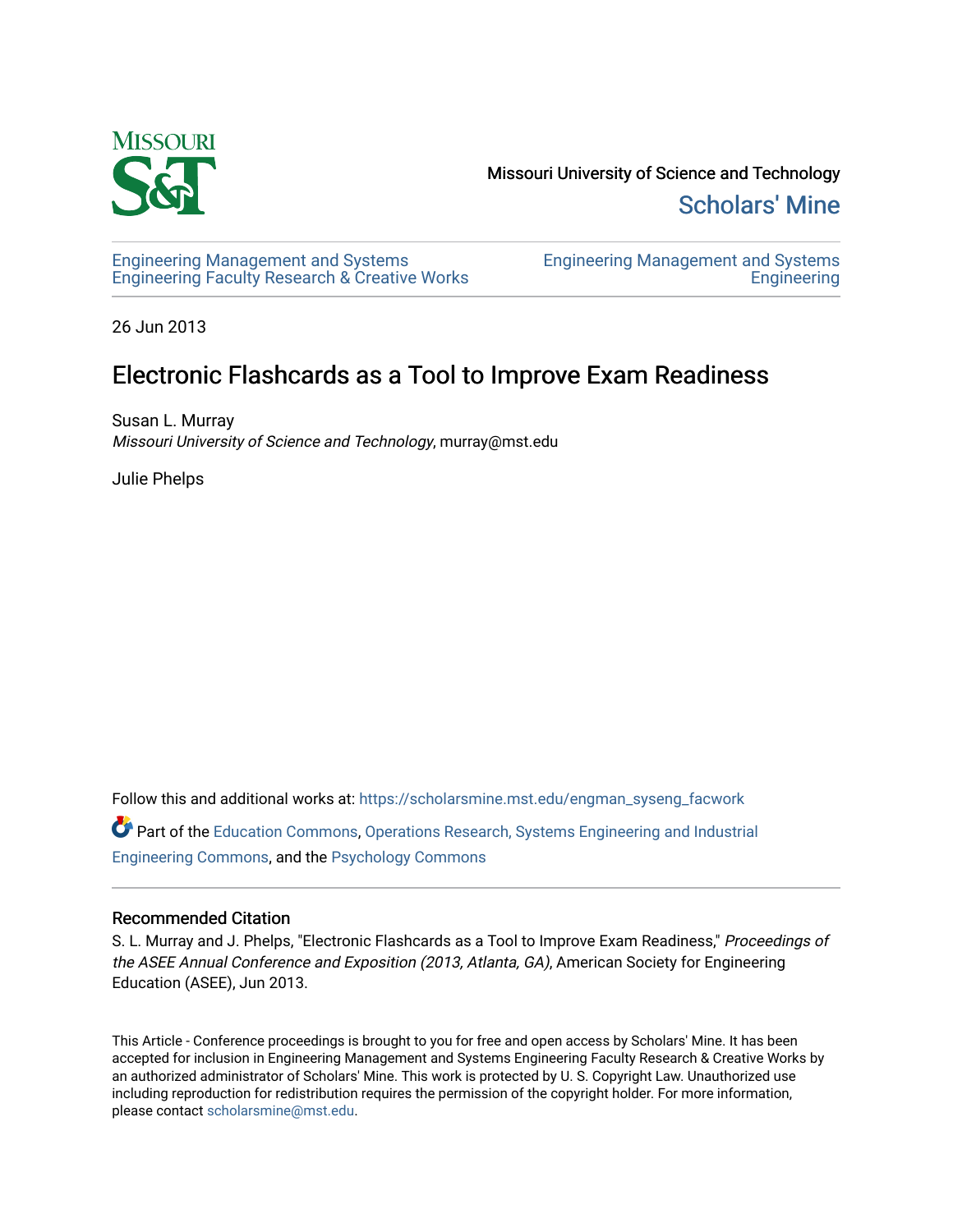

# Electronic Flashcards as a Tool to Improve Exam Readiness

#### Dr. Susan L. Murray, Missouri University of Science & Technology

Susan L. Murray is a professor of engineering management and systems engineering at Missouri University of Science and Technology. Dr. Murray received her B.S. and Ph.D. in industrial engineering from Texas A&M University. Her M.S. is also in industrial engineering from the University of Texas-Arlington. She is a professional engineer in Texas. Her research and teaching interests include human systems integration, productivity improvement, human performance, safety, project management, and engineering education. Prior to her academic position, she spent seven years working in industry including two years at NASA's Kennedy Space Center.

#### Mrs. Julie Phelps, Missouri S&T, Educational Technology

Julie Phelps has a B.S. in Education from The University of Missouri, Columbia and a M.A. in Information & Learning Technology from The University of Colorado - Denver. She has 17 years of teaching experience and has facilitated professional development for K-12 teachers for 10 years. Since 2010, she has been applying her experiences with teaching, technology, and professional development into higher education as an instructional designer. At Missouri S&T, she assists faculty in course redesign and in matching the right tools with the best teaching practices.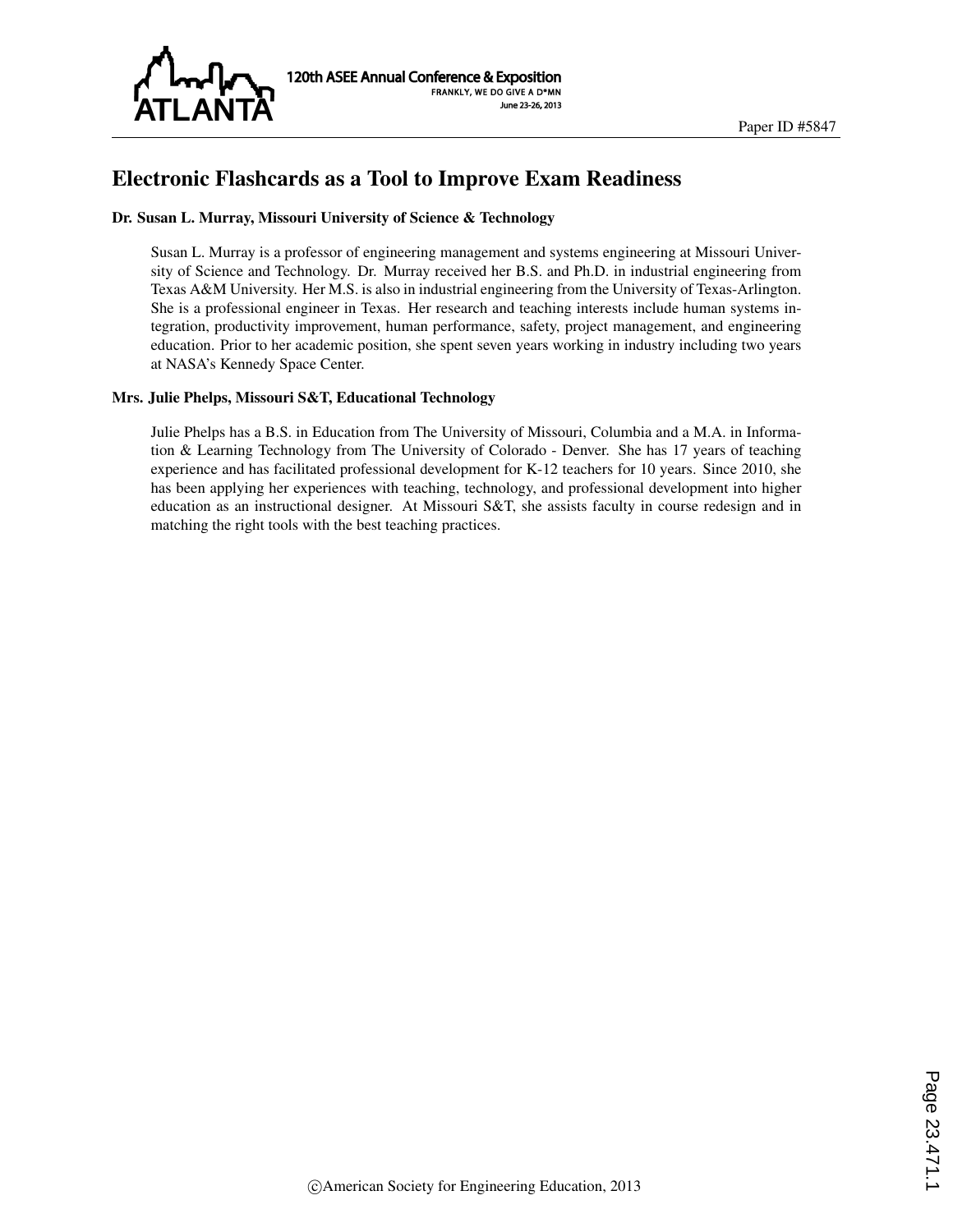# **Electronic Flashcards as a Tool to Improve Exam Readiness**

#### **Abstract**

Many college classes have basic information that must be learned before students can master the more complex application and analysis of advanced ideas in the class. Students often struggle with identifying and learning these facts, terms, and principles. This paper reports on a project that evaluated the use of electronic flashcards in two undergraduate engineering classes. The study materials (online flashcards) were developed in conjunction with the university's Educational Technology Office.

#### **Introduction**

For the first class a student worker from the Educational Technology Office who was also a student in the human factors class worked with the instructor to develop a set of electronic flashcards. As a faculty member and student working together, we were able to make sure the flashcards would be clear to the students. For the second class, operations management, all of the students were able to make flashcards for extra credit. The majority of the class members (91%) chose to participant. Prior research (Schmidmaier, et. al. 2011) considered the effectiveness of electronic flashcards (retesting) vs. restudying for medical students. In this project we explore engineering students' willingness and interest in using electronic flashcards.

For each class, the resulting flashcards were embedded in the class's Blackboard page. Students could choose to review the cards in a variety of formats and from different devices. Figure 1 is a screenshot of two electronic flashcards. The top card displays the term and its definition at the same time (for initial study). The lower card is showing just one side, allowing the students to test themselves. After answering the question, the student can electronically "flip" to the see the correct answer. The card sets from each chapter can be combined and shuffled. The material can be presented in a random matching exercise as well. The electronic flashcards were built using a free Web tool, Quizlet (http://quizlet.com/).

|   | Flashcards: Human Factors - Ergonomics |                                                                       |                                |  |  |
|---|----------------------------------------|-----------------------------------------------------------------------|--------------------------------|--|--|
|   |                                        | $> 2$ (i)<br>[2] Both Sides                                           |                                |  |  |
|   | $\leftarrow$                           | <b>Human Factors</b>                                                  | $\rightarrow$                  |  |  |
|   |                                        | Designing for human use, interaction between the human and the system |                                |  |  |
|   | Quizlet State these flash cards        |                                                                       | 1.6<br>Choose a Study Mode [*] |  |  |
|   | <b>Anthropometry</b>                   |                                                                       |                                |  |  |
| n |                                        | <b>Flashcards: Human Factors - Applied Anthropometry</b>              |                                |  |  |
|   |                                        | 20.41<br>V Term First   Both Sides                                    |                                |  |  |
|   |                                        |                                                                       |                                |  |  |
|   | $\sim$                                 | The two types of anthropometry are                                    | $\rightarrow$                  |  |  |

**Figure 1. Screenshot of Electronic Flashcards**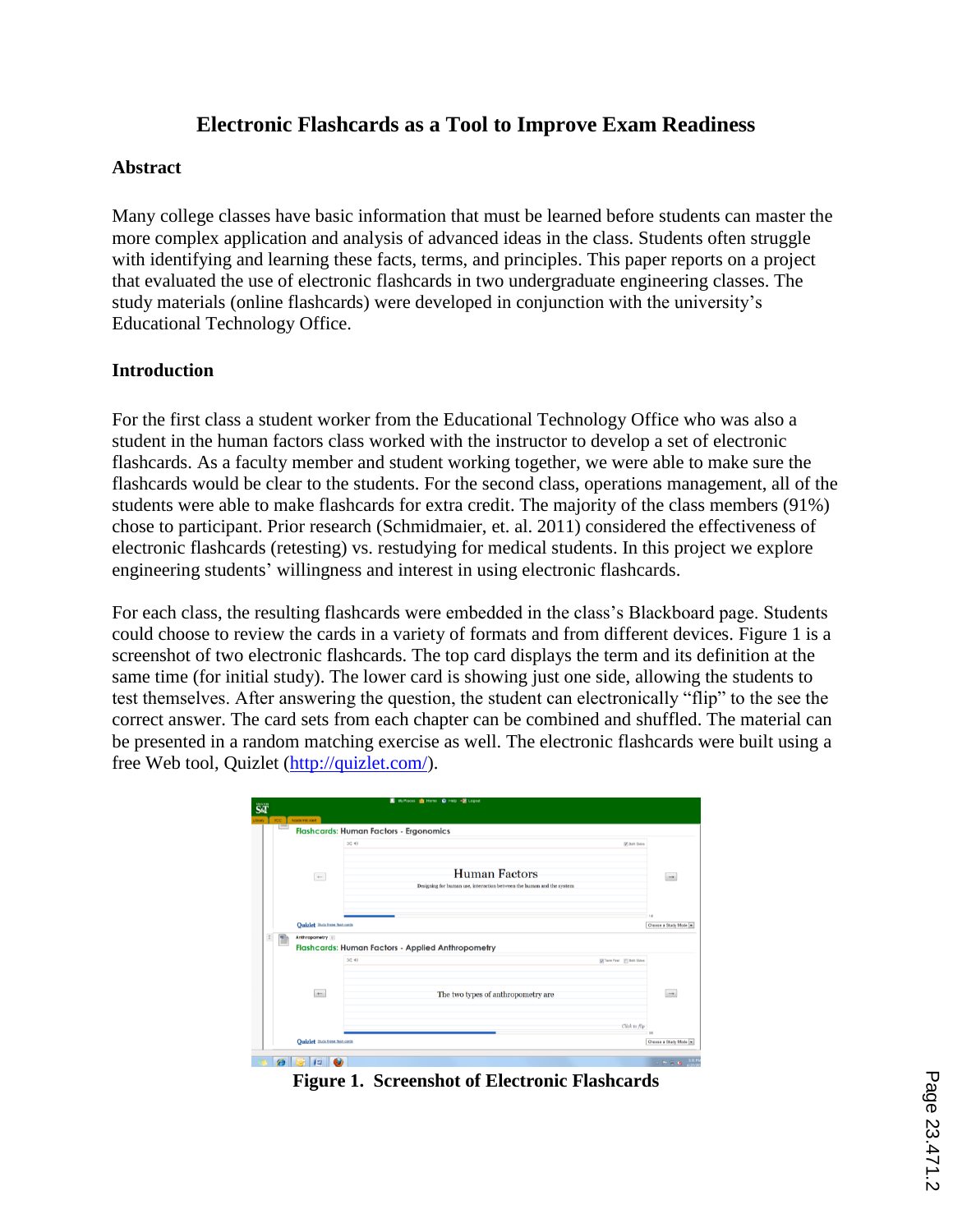#### **Survey Results**

Students in an undergraduate operations management class were given the option of creating flashcards for extra credit. They worked individually or in pairs to create questions for a chapter from the course textbook. The majority of students (21 out of 23) choose to complete the assignment. All of the students were anonymously surveyed after the final exam to gather their perspective on creating and using electronic flashcards.

The survey began with background information about how the students typically studied. They self-reported that they studied an average of 5.8 hours with a mode of 4 hours for an exam. They also selected the different method(s) they used to study for an exam. Figure 2 summarizes their responses. The results concerning studying for a typical class and the instructor's class were similar. It was the first semester the instructor taught this class, so no old exams were available to the students when they were preparing for the exams.

| <b>Study Method</b>              | <b>Typical Class</b> | This Specific Class |
|----------------------------------|----------------------|---------------------|
| Read textbook                    | 12 (52%)             | 12 (52%)            |
| Make sample questions            | 1(4%)                | 1(4%)               |
| Make your own notes/flashcards   | 12 (52%)             | 9(39%)              |
| Review homework assignments      | 21 (91%)             | 17 (74%)            |
| Review PPT slides or class notes | 23 (100%)            | 21 (91%)            |
| Study with classmates            | 12 (52%)             | 7(30%)              |
| Other (old exams)                | 3(13%)               | $0(0\%)$            |

## **Figure 2. How Students Study for Exams**

The students who made electronic flashcards were asked "how useful was **making** a set of cards for learning the material in the chapter?" on a five point Likert scale. They were also asked "how useful was reviewing the sets of cards for **learning** the material in the chapter?" The results are reported in Figure 3. It can be seen that both making and reviewing the electronic flashcards was considered "helpful" or "very helpful" by the majority of students.

| Response               | Making the Cards | Reviewing the Cards |
|------------------------|------------------|---------------------|
| $1 - Not$ at all       | $0(0\%)$         | $0(0\%)$            |
| $2 -$ Somewhat helpful | 1(5%)            | 2(9%)               |
| $3 -$ Neutral          | $2(10\%)$        | 2(9%)               |
| $4 - Helpful$          | 13 (62%)         | $14(61\%)$          |
| $5 -$ Very helpful     | 5(24%)           | 5(22%)              |

## **Figure 3. Rating of Flashcard Usefulness**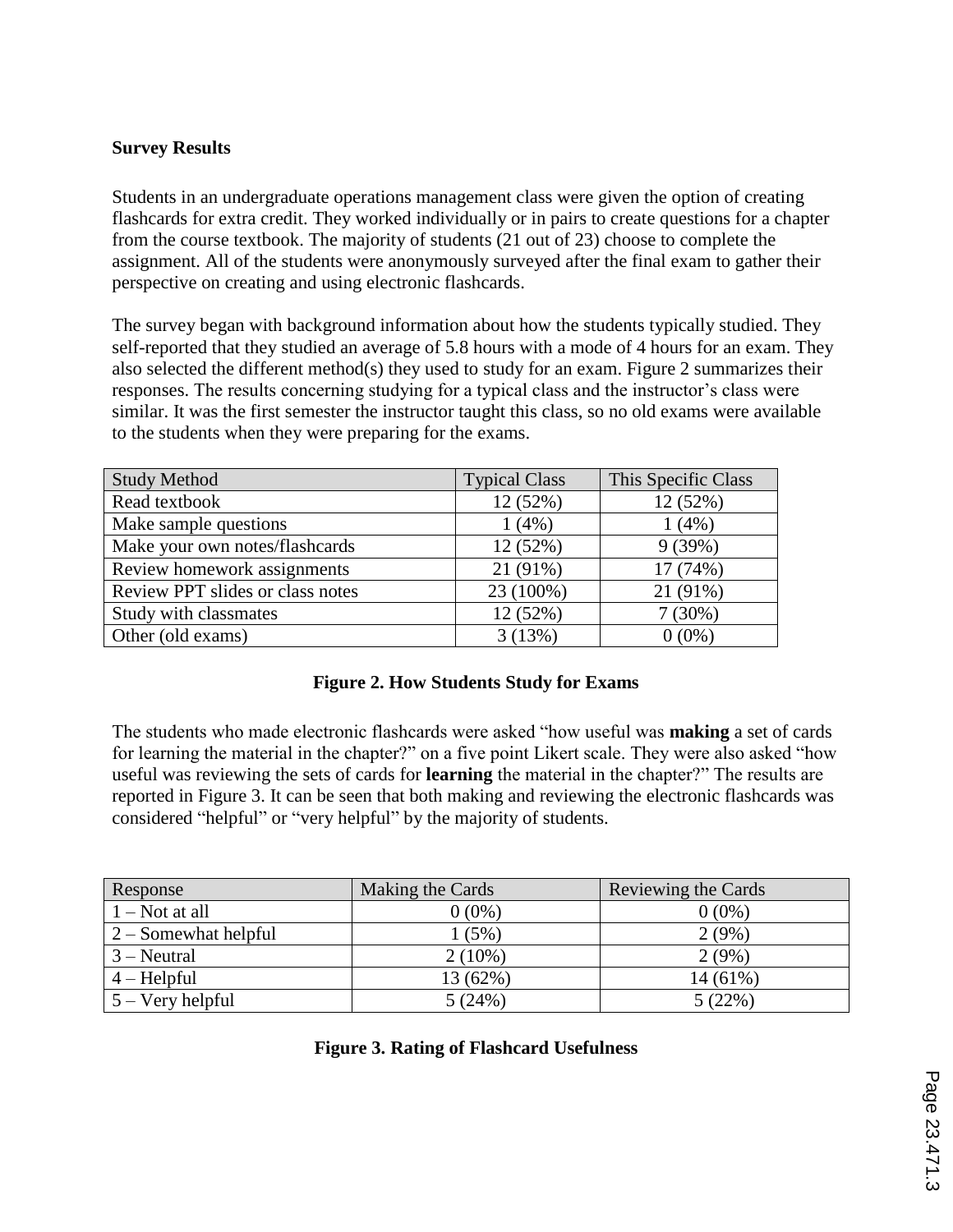The students were also asked about how they used the electronic flashcards and how easy the technology was to use. They students had the option of viewing the flashcard in three locations. They were imbedded in the course's Blackboard website. This is a course management software program and is where students accessed the class notes, assignments, and their grades. The second choice was Quizlet.com, the website that is used to create the flashcards. The final option was to download a free application to their iPhone and review the cards directly on their phone. Students were asked to mark all of the methods they used to access the cards. Eight (35%) reviewed the cards on Blackboard. The typical student is on this website multiple times per week for the class. This may have been considered the easiest and fastest method of access. Seventeen (74%) used the software for creating the cards to also view the cards. Students had to create a free account to make the cards. Since the majority of them had participated in making the cards, they were familiar with the website and had already created an account. The iPhone option was selected by six (26%) of the students. In the written comments, one student said he or she would have used this option if they had the appropriate phone. The percentages in the responses are greater than 100% because some students used more than one method to view the flashcards.

Students were asked "How easy was it to access and use the flashcards?" on a five point scale. Seventeen students rated it "easy" and four rated it "somewhat easy". Only one student rated it as "somewhat difficult". The only written comment that student made was "hard to change sets, would like if they were compiled into one set". The cards were organized by chapter (topic). This allowed flexibility when studying. The mid-term exam covered only some of the chapters, while the final exam was comprehensive over the entire course.

The students were also asked "How many times did you review each set?" in open-ended questions. Their responses are in Figure 4. The most common answer was three times.

| $\mathbf{m}$<br>$\mathbf{m}$ $\alpha$ | $\mathbf{m}$<br>$ma$ $c$<br>LLUS | $\mathbf{r}$<br>imes | $\mathbf{r}$<br>mes | $\mathbf{m}$<br>ımes |
|---------------------------------------|----------------------------------|----------------------|---------------------|----------------------|
|                                       |                                  |                      |                     |                      |

## **Figure 4. How Often Students Reviewed the Electronic Flashcards**

We were interested in whether the experience of creating and using electronic flashcards would affect how students studied for future classes. The students were asked "How often do you use paper flashcards to study for an exam?" and "How likely are you to use Quizlet (or some other software package) to make electronic flashcards for another class?" The results are presented in Figure 5.